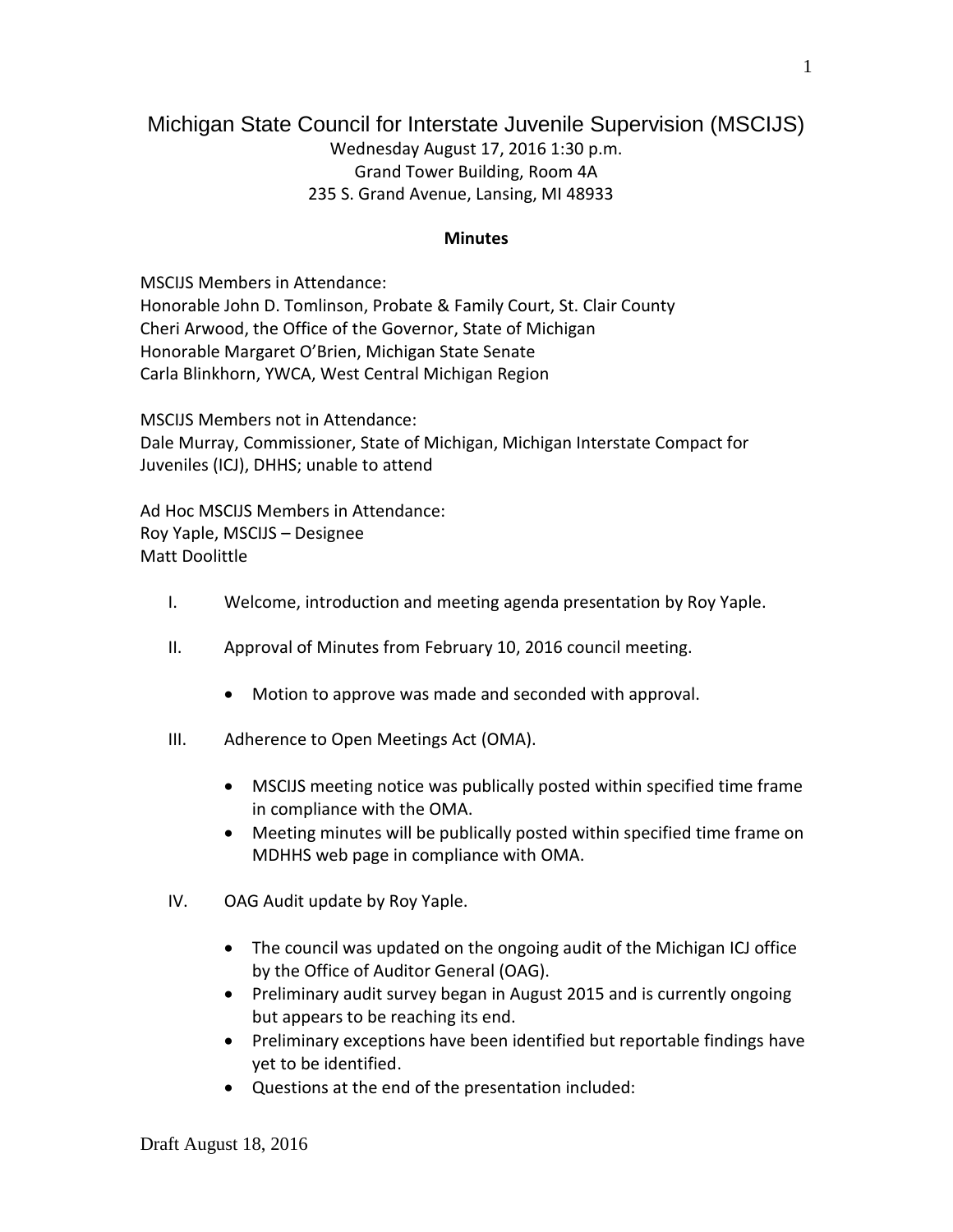i. Is there a current sense of any areas of concern regarding the preliminary exceptions that have been identified?

Follow-up discussion revealed that current audit exceptions seem fair. Current exceptions focus on caseworker visits and the completion of background checks during home studies. Future improvements to DHHS ICJ policy can be made after any applicable findings are reported.

- V. Compliance Committee update by Roy Yaple.
	- Michigan has been represented on two teleconferences since the last annual meeting.
	- A general overview of these conferences was discussed by Roy Yaple that included no major changes or updates.
	- Follow-up discussion will be held in future meetings as more Compliance Committee meetings are held.
- VI. An update on the 2016 ICJ Annual Business Meeting was provided by Roy Yaple.
	- The meeting will be held in Boston, MA on August 22 25, 2016, with Roy Yaple attending in Dale Murray's absence.
	- Roy will provide an update to the council after his attendance.
- VII. An update on future Michigan ICJ training presentations was provided by Roy Yaple.
	- Upcoming training is scheduled for September and October 2016.
	- Additional training sessions are being scheduled frequently.
	- Michigan ICJ has placed a focus on the training of new employees and employees not familiar with the ICJ process.
	- Employees include MDHHS workers and court probation staff.
	- Hands-on system training is being provided where users are able to train on their actual live ICJ case.
- VIII. An update on the ICJ 2016 Compliance Action Review was provided by Roy Yaple.
	- Originally, ICJ was going to do a compliance audit focused on the timeliness and efficiency of current ICJ operations.
	- The Compliance Committee instead decided to focus on an audit of currently inactive JIDS users.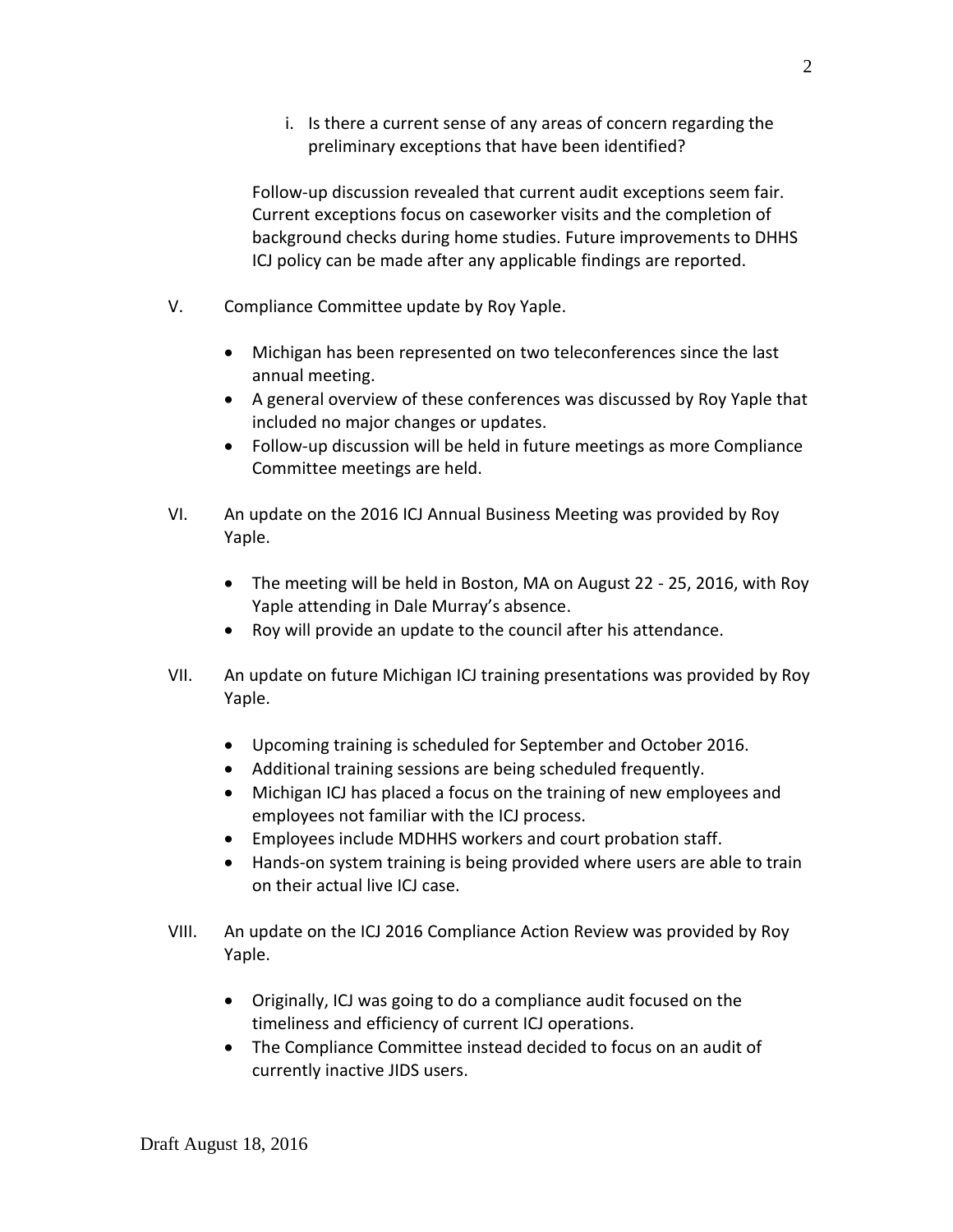- The primary focus was to purge inactive users from the system that no longer needed access.
- Inactive users were purged.
- IX. Presentation of ICJ Data Highlights by Roy Yaple.
	- An overview of current Michigan ICJ statistics was presented.
	- The previous trend of substantially more incoming Michigan ICJ cases versus outgoing cases still holds true, though the gap is closing.
	- More Michigan courts are using ICJ to send youth out of state.
	- Increased training appears to have helped courts to become more familiar with ICJ procedures.
- X. Presentation of the Human Trafficking Response Grid by Roy Yaple.
	- In February 2016, National ICJ requested Midwest region states to review their human trafficking laws within the 12 domains developed by the Polaris Project.
	- The Polaris Project had done a review of all states in 2014 to evaluate the human trafficking laws and computed scores.
	- New human trafficking laws in Michigan have resulted in a new score of 10/12.
	- Michigan ICJ will evaluate current laws and make recommendations to improve human trafficking laws in the future.
- XI. Presentation of ICJ Survey of Court Personnel by Roy Yaple.
	- Survey to gauge awareness of ICJ procedures was administered to courts in the spring of 2016, as decided by the council in previous meetings.
	- Results show that participation rates could be higher.
	- Training of ICJ procedures was requested through the survey and has already begun to take place.
	- Michigan ICJ will focus on first providing training to courts who have requested it.
	- Information on National ICJ trainings will be provided to courts as well.
	- Questions at the end of the presentation included:
		- i. Do Michigan ICJ cases tend to follow borders with other states?
		- ii. Is there a chart available showing the location of ICJ cases?
		- iii. Does the annual report provide information on the number of cases per county within a state, or the number of cases for each state?